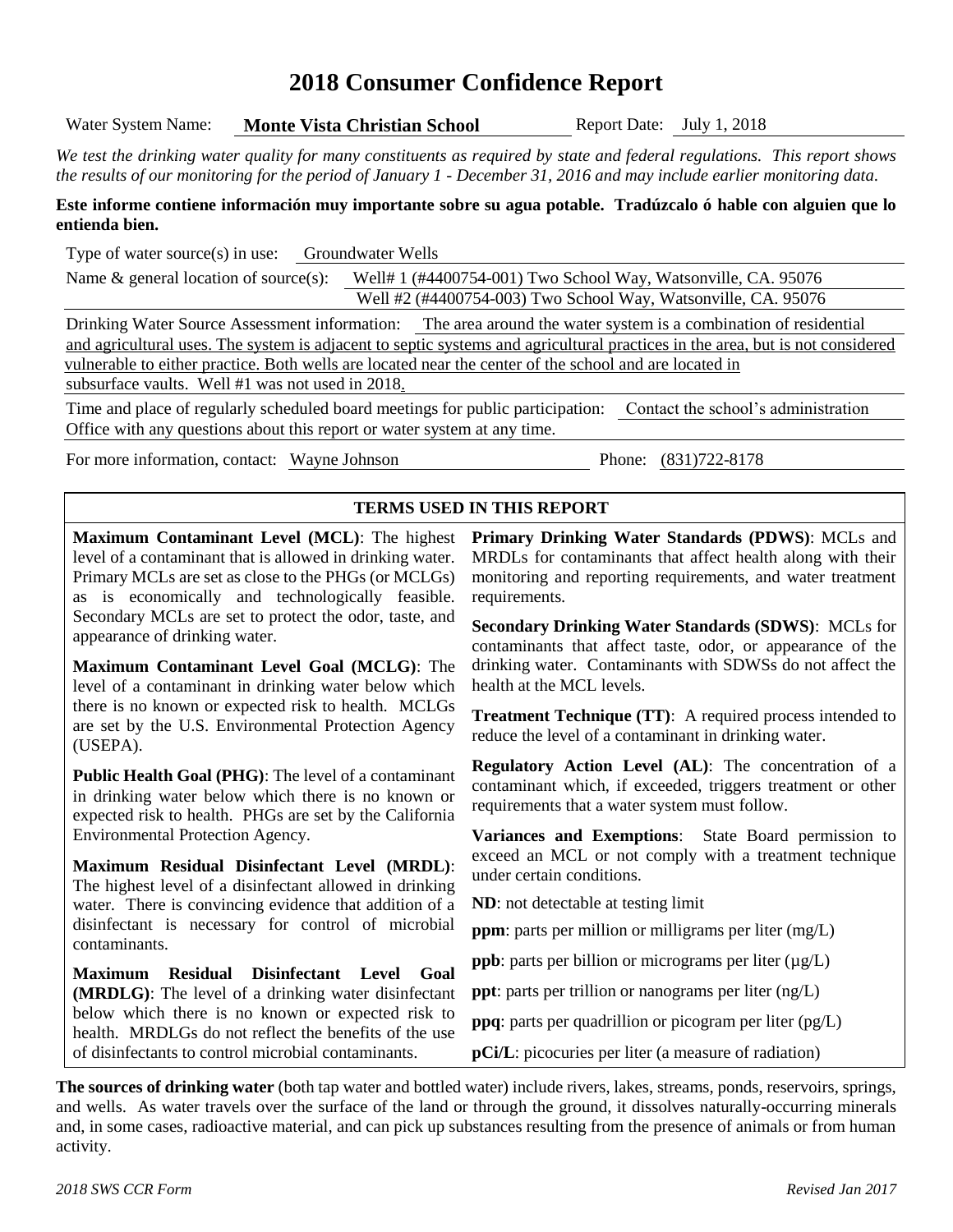## **Contaminants that may be present in source water include:**

- *Microbial contaminants*, such as viruses and bacteria, that may come from sewage treatment plants, septic systems, agricultural livestock operations, and wildlife.
- *Inorganic contaminants*, such as salts and metals, that can be naturally-occurring or result from urban stormwater runoff, industrial or domestic wastewater discharges, oil and gas production, mining, or farming.
- *Pesticides and herbicides*, that may come from a variety of sources such as agriculture, urban stormwater runoff, and residential uses.
- *Organic chemical contaminants*, including synthetic and volatile organic chemicals, that are by-products of industrial processes and petroleum production, and can also come from gas stations, urban stormwater runoff, agricultural application, and septic systems.
- *Radioactive contaminants*, that can be naturally-occurring or be the result of oil and gas production and mining activities.

**In order to ensure that tap water is safe to drink**, the USEPA and the State Water Resources Control Board (State Board) prescribe regulations that limit the amount of certain contaminants in water provided by public water systems. State Board regulations also establish limits for contaminants in bottled water that provide the same protection for public health.

**Tables 1, 2, 3, 4, 5, 7, and 8 list all of the drinking water contaminants that were detected during the most recent sampling for the constituent**. The presence of these contaminants in the water does not necessarily indicate that the water poses a health risk. The State Board allows us to monitor for certain contaminants less than once per year because the concentrations of these contaminants do not change frequently. Some of the data, though representative of the water quality, are more than one year old.

| TABLE 1 - SAMPLING RESULTS SHOWING THE DETECTION OF COLIFORM BACTERIA                     |                                        |                                |                                                     |                                                                                                                                 |                                                   |                      |                                                                                                                                 |
|-------------------------------------------------------------------------------------------|----------------------------------------|--------------------------------|-----------------------------------------------------|---------------------------------------------------------------------------------------------------------------------------------|---------------------------------------------------|----------------------|---------------------------------------------------------------------------------------------------------------------------------|
| Microbiological<br><b>Contaminants</b><br>(complete if bacteria detected)                 | Highest No.<br>of<br><b>Detections</b> | No. of months in<br>violation  |                                                     |                                                                                                                                 | <b>MCL</b>                                        |                      | <b>Typical Source of Bacteria</b>                                                                                               |
| <b>Total Coliform Bacteria</b>                                                            | 0<br>(In a mo.)                        |                                | $\Omega$                                            |                                                                                                                                 | More than 1 sample in a<br>month with a detection |                      | Naturally present in the<br>environment                                                                                         |
| Fecal Coliform or E. coli                                                                 | $\Omega$<br>(In the year)              | $\Omega$                       |                                                     | A routine sample and a<br>repeat sample detect<br>total coliform and either<br>sample also detects fecal<br>coliform or E. coli |                                                   | $\Omega$             | Human and animal fecal waste                                                                                                    |
|                                                                                           |                                        |                                |                                                     |                                                                                                                                 |                                                   |                      | TABLE 2 - SAMPLING RESULTS SHOWING THE DETECTION OF LEAD AND COPPER                                                             |
| <b>Lead and Copper</b><br>(complete if lead or copper<br>detected in the last sample set) | <b>Sample</b><br><b>Date</b>           | No. of<br>samples<br>collected | 90 <sup>th</sup><br>percentile<br>level<br>detected | No. sites<br>exceeding<br>AL                                                                                                    | AL                                                | <b>PHG</b>           | <b>Typical Source of Contaminant</b>                                                                                            |
| Lead (ppm)                                                                                | 4/25/2016                              | 20                             | 0.0055                                              | $\overline{2}$                                                                                                                  | 0.015                                             | 0.002                | Internal corrosion of household<br>water plumbing systems; industrial<br>manufacturer discharge; erosion of<br>natural deposits |
| Copper (ppm)                                                                              | 4/25/2016                              | 20                             | 1.2                                                 | $\mathbf{1}$                                                                                                                    | 1.3                                               | 0.3                  | Internal corrosion of household<br>plumbing systems; erosion of<br>natural deposits; leaching from<br>wood preservatives        |
| <b>TABLE 3 - SAMPLING RESULTS FOR SODIUM AND HARDNESS</b>                                 |                                        |                                |                                                     |                                                                                                                                 |                                                   |                      |                                                                                                                                 |
| <b>Chemical or Constituent</b><br>(and reporting units)                                   | <b>Sample</b><br><b>Date</b>           | Level<br><b>Detected</b>       |                                                     | <b>Range of</b><br><b>Detections</b>                                                                                            | <b>MCL</b>                                        | <b>PHG</b><br>(MCLG) | <b>Typical Source of Contaminant</b>                                                                                            |
| Sodium (ppm)                                                                              | 12/12/17                               | 24                             |                                                     | 24-27                                                                                                                           | none                                              | none                 | Salt present in the water and is<br>generally naturally occurring                                                               |
| Hardness (ppm)                                                                            | 12/12/17                               | 200                            |                                                     | 190-200                                                                                                                         | none                                              | none                 | Sum of polyvalent cations present<br>in the water, generally magnesium<br>and calcium, and are usually<br>naturally occurring   |

**\****Any violation of an MCL or AL is asterisked. Additional information regarding the violation is provided later in this report.*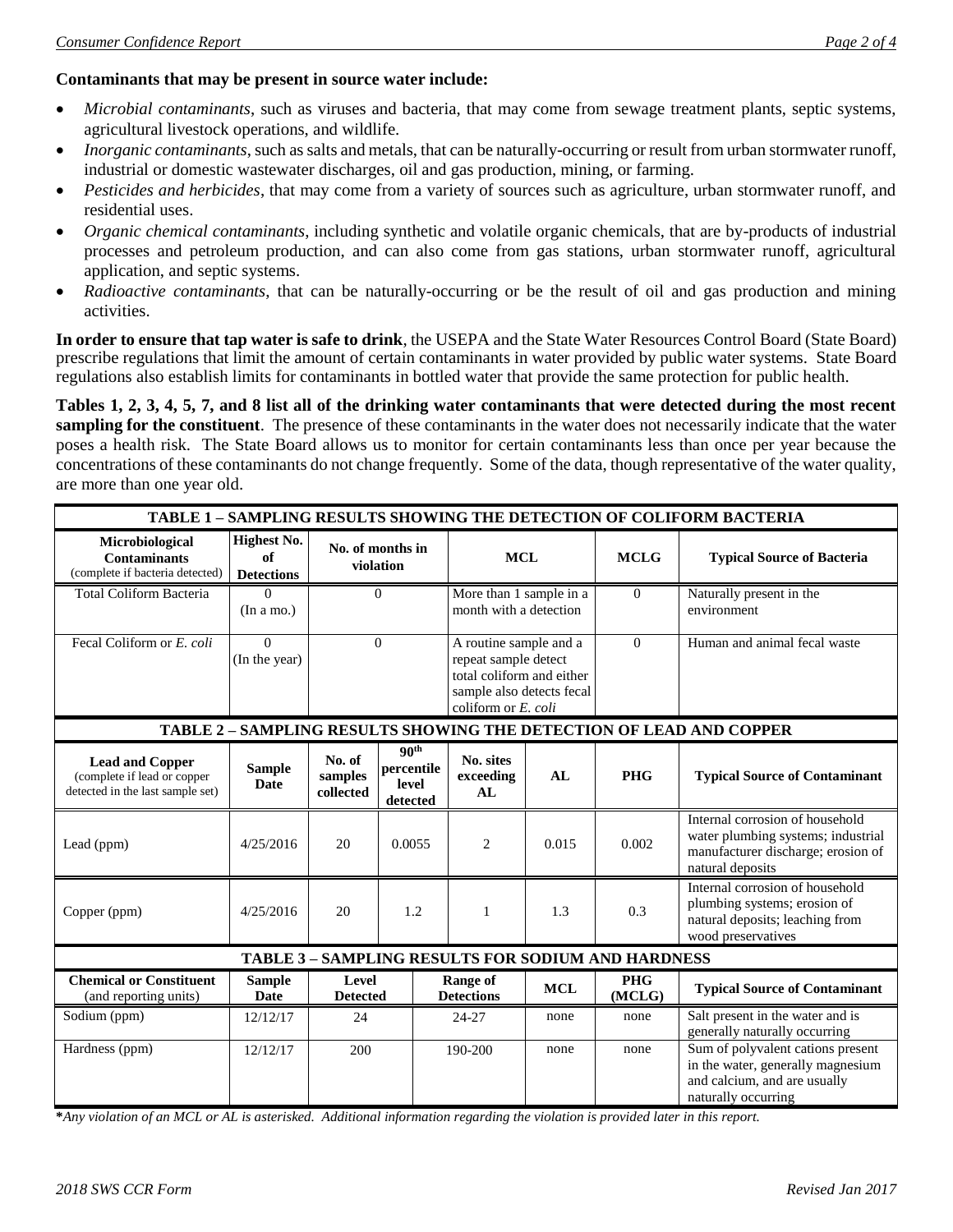| TABLE 4 - DETECTION OF CONTAMINANTS WITH A PRIMARY DRINKING WATER STANDARD   |                              |                          |                                      |                      |                                 |                                                                                                                                                                                                                                                                                                          |  |
|------------------------------------------------------------------------------|------------------------------|--------------------------|--------------------------------------|----------------------|---------------------------------|----------------------------------------------------------------------------------------------------------------------------------------------------------------------------------------------------------------------------------------------------------------------------------------------------------|--|
| <b>Chemical or Constituent</b><br>(and reporting units)                      | <b>Sample</b><br><b>Date</b> | Level<br><b>Detected</b> | <b>Range of</b><br><b>Detections</b> | <b>MCL</b><br>[MRDL] | <b>PHG</b><br>(MCLG)<br>[MRDLG] | <b>Typical Source of Contaminant</b>                                                                                                                                                                                                                                                                     |  |
| Nitrate<br>(ppm)                                                             | 12/26/2018                   | 3.3                      | NA                                   | 10                   | 10                              | Runoff and leaching from<br>fertilizer use; leaching from<br>septic tanks and sewage;<br>erosion of natural deposits                                                                                                                                                                                     |  |
| 1,2,3 TCP<br>(ppb)                                                           | 9/20/2018                    | $0.012*$                 | Only detection                       | 0.005                |                                 | Discharge from industrial and<br>agricultural chemical factories;<br>leaching from hazardous waste<br>sites; used as cleaning and<br>maintenance solvent, paint and<br>varnish remover, and cleaning<br>and degreasing agent;<br>byproduct during the<br>production of other compounds<br>and pesticides |  |
| Chromium(ppb)                                                                | 11/9/11                      | 1.35                     | $1.3 - 1.4$                          | 50                   | (100)                           | Discharge from steel and pulp<br>mills and chrome plating;<br>erosion of natural deposits                                                                                                                                                                                                                |  |
| Fluoride (ppm)                                                               | 12/12/13                     | 0.14                     | $0.13 - 0.14$                        | 2.0                  | 1.0                             | Erosion of natural deposits;<br>water additive which promotes<br>strong teeth                                                                                                                                                                                                                            |  |
| <b>Hexavalent Chromium</b><br>(ppb)                                          | 12/29/14                     | 0.98                     | $0 - 0.98$                           | 10                   | 0.02                            | Discharge from electroplating<br>factories, leather tanneries,<br>wood preservation, chemical<br>synthesis, refractory production,<br>and textile manufacturing<br>facilities; erosion of natural<br>deposits                                                                                            |  |
| Selenium(ppb)                                                                | 11/9/11                      | 6.3                      | $ND-6.3$                             | 50                   | (50)                            | Discharge from petroleum,<br>glass, and metal refineries;<br>erosion of natural deposits;<br>discharge from mines and<br>chemical manufacturers; runoff<br>from livestock lots (feed<br>additive)                                                                                                        |  |
| Turbidity(NTUs)                                                              | 12/12/17                     | 0.33                     | 0.33-0.92                            | 5                    |                                 | Soil Runoff                                                                                                                                                                                                                                                                                              |  |
| TABLE 5 - DETECTION OF CONTAMINANTS WITH A SECONDARY DRINKING WATER STANDARD |                              |                          |                                      |                      |                                 |                                                                                                                                                                                                                                                                                                          |  |
| <b>Chemical or Constituent</b><br>(and reporting units)                      | <b>Sample</b><br>Date        | Level<br><b>Detected</b> | <b>Range of</b><br><b>Detections</b> | <b>MCL</b>           | PHG<br>(MCLG)                   | <b>Typical Source of Contaminant</b>                                                                                                                                                                                                                                                                     |  |
| Conductance                                                                  | 12/12/13                     | 470                      | 470-480                              | $1600\mu$ S/<br>cm   |                                 | Substances that form ions when in<br>water; seawater influence                                                                                                                                                                                                                                           |  |
| <b>Total Dissolved Solids</b>                                                | 12/12/13                     | 285                      | 280-290                              | 1000<br>ppm          |                                 | Runoff/ leaching from natural<br>deposits                                                                                                                                                                                                                                                                |  |
| Chloride                                                                     | 12/12/13                     | 17.5                     | $17 - 18$                            | 550 ppm              |                                 | Runoff/leaching from natural<br>deposits; seawater influence                                                                                                                                                                                                                                             |  |
| Sulfate                                                                      | 12/12/13                     | 35.5                     | 32-39                                | 500 ppm              |                                 | Runoff/leaching from natural<br>deposits; industrial wastes                                                                                                                                                                                                                                              |  |